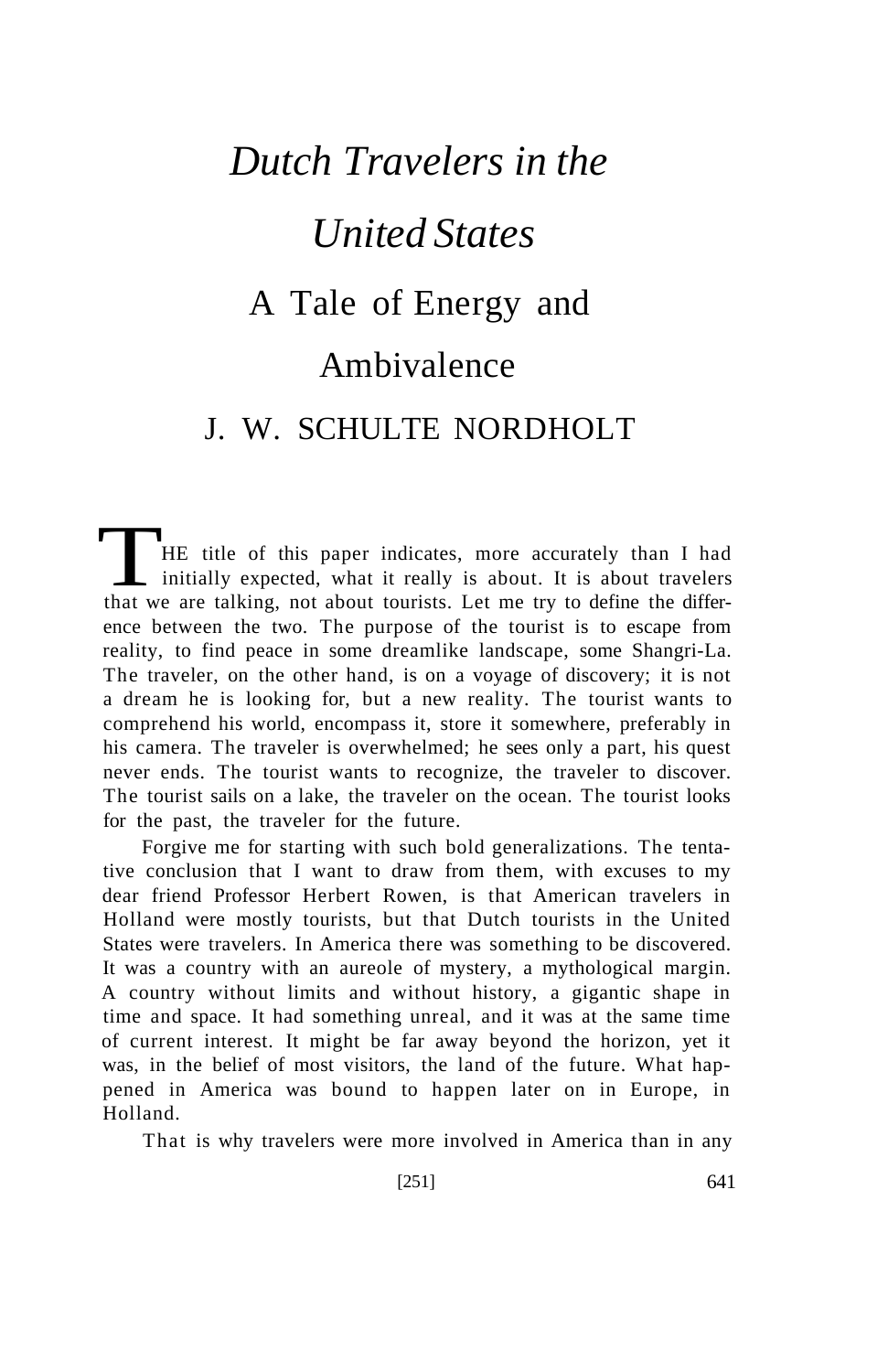

*(TOP)* A Pioneer Cabin

*(BOTTOM)* The St. Nicholas Hotel in New Yorkfrom W. T. Gevers Deynoot, *Aanteekeningen op eene reis door de Vereenigde Staten van Noord Amerika en Canada (Notes made on a journey through the United States of North America and Canada) (The Hague, 1860)*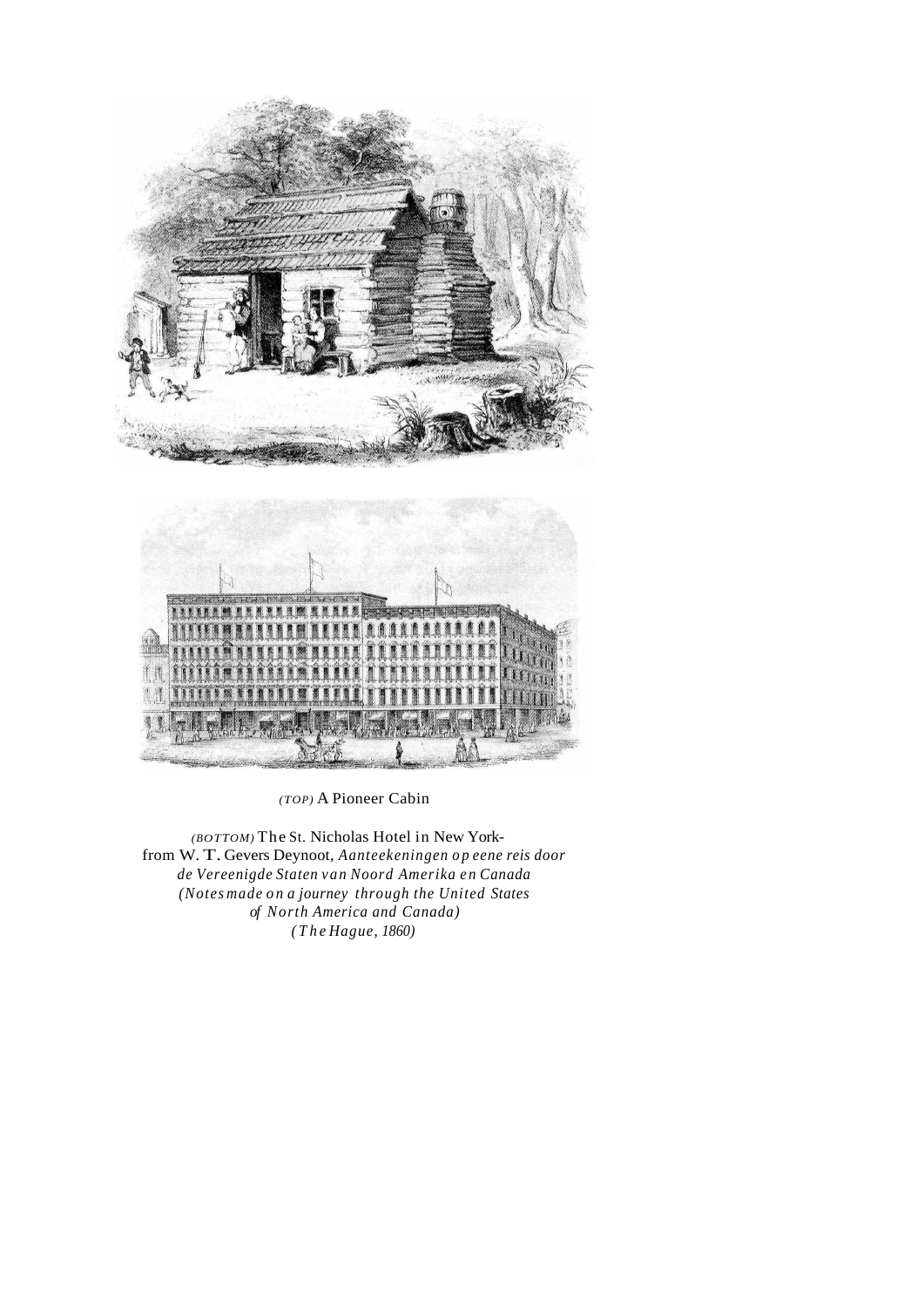other country. But it also meant that they had a certain awkwardness toward it. For the judgment about a country so limitless feil always short of reality, certainly when made by people coming from a small, well-organized, and conveniently arranged country like Holland.

The realization of that shortcoming was often present. Several travelers confessed it. One of the most perceptive, the Amsterdam editor Charles Boissevain, wrote in 1882: "From a trim, neat and tidy, immaculately clean, well-polished little country . . . where everything dovetails into everything, like pieces of a jigsaw puzzle ... we find ourselves transported to a country where people think in terms of miles rather than inches." A professor of theology, H. Bouwman, warned: "It is so easy to be superficial, biased or unfair when you have to pass judgment on a country so vast as America. The United States is not a country like Western European countries, but a continent almost as big as Europe." America, adds a modern observer, is the name of a country, or better of fifty countries, together the United States of America . . . America is an immoderately huge chunk of  $land "1$ 

But this feeling of impotence toward the colossus of the New World never prevented the visitors from writing a book about their experiences and passing many judgments. In the nineteenth and till far into the twentieth century there was hardly a Dutch visitor to the United States who did not, when he returned, publish a travel book on the true America, and to that happy arrogance we owe great gratitude. For it enables us to understand a bit more of what our ancestors felt toward the United States.

There were, of course, several approaches possible. Besides the travelers there were the diplomats who sent their reports to The Hague. They would be worth studying, but their interests in America were in general much more limited to their diplomatic business and to the narrow world of the capital in which they lived.<sup>2</sup> There were also the many, many immigrants, whose letters home are of the greatest interest, but whose concern for America was very different from that of the travelers, since they were more involved and had less distance from what they saw.<sup>3</sup> Here, in this paper, I must limit myself to the travelers. There were many of them and they have never been studied. While there are many good books on French and British visitors, nothing has as yet been done on the Dutch, who, after all, wrote in their own peculiar language. $4$ 

It is true that the Dutch came a bit late. There are very few Dutch travelers before the Civil War, and among these few there are only two of real significance, one at the very beginning, who was probably the most perceptive of all, Gijsbert Karel van Hogendorp, whom I am inclined to call the Dutch Tocqueville.<sup>5</sup> And one at the very end of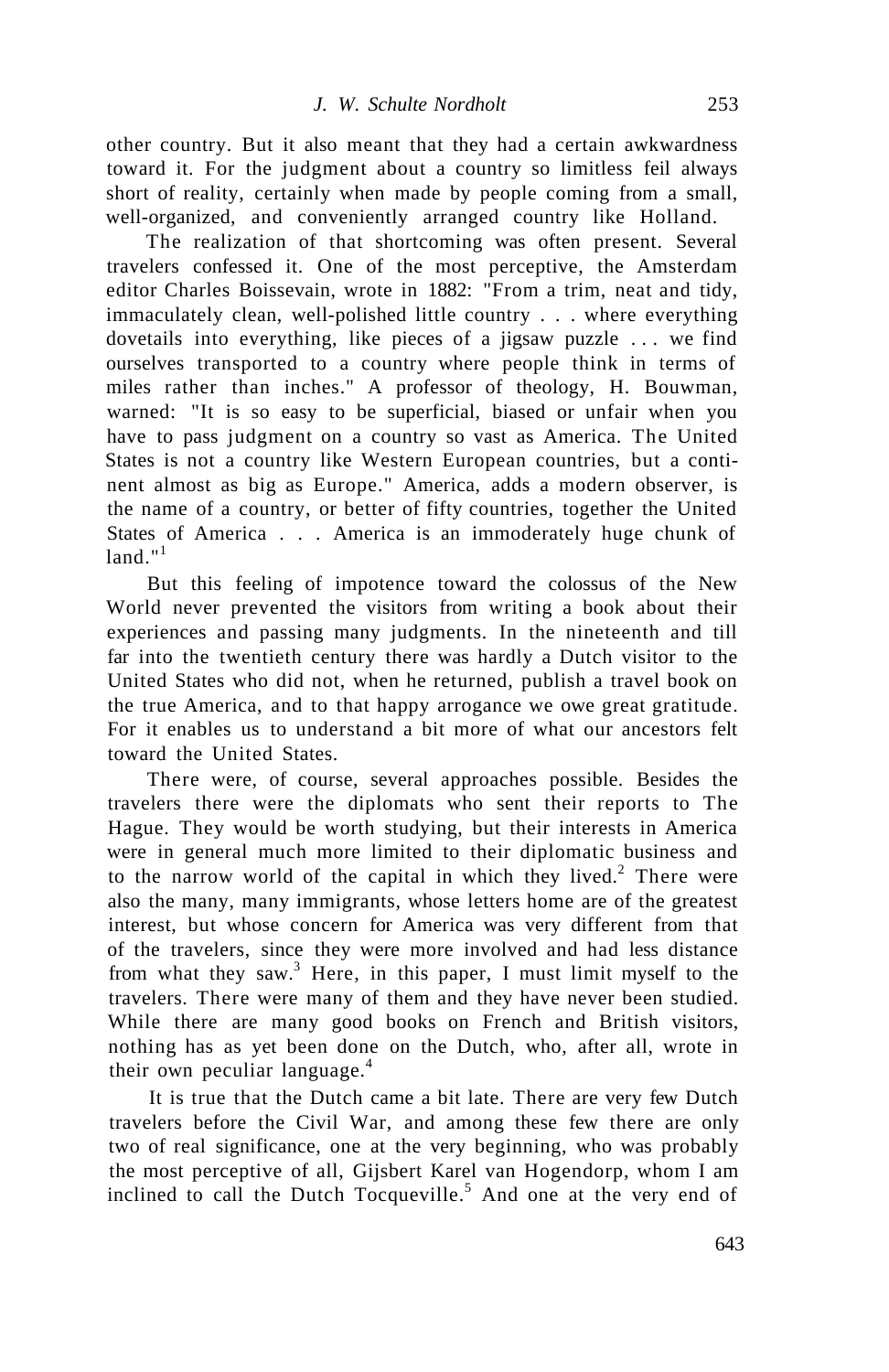this period, the interesting Willem Theodoor Gevers Deynoot, who came to America in 1859 and saw slavery still in action.<sup>6</sup> But the great stream started only af ter 1865, when the Netherlands experienced a kind of economic renaissance and became interested in the rest of the world again. Many now came, from all fields of life, among them some of the best and most important men and women of Holland. There were authors and journalists like Charles Boissevain, C. J. Wynaendts Francken, and R. P. J. Tutein Nolthenius, statesmen like Abraham Kuyper, theologians like Martinus Cohen Stuart, Petrus Hermannus Hugenholtz, and Hendrik Bouwman, artists like George Hendrik Breitner and Willem Witsen, poets like Albert Verwey and Frederik van Eeden, a great architect like Hendrik Pieter Berlage, a great feminist like Aletta Jacobs, and a great historian like Johan Huizinga.

They really deserve a book. In this essay I can hardly give them what they are entitled to. I have to limit myself, in two ways. First of all, in terms of time. The best travel books were written in the late nineteenth and the early twentieth century, when people evidently still had the time to write well and to read well. That coincidentally is also the period when America, to use a common expression, was coming of age, when it broke through its isolation and became a world power, of interest to the Europeans. So I have decided to set my boundaries there, roughly between the Civil War and World War I. In a way this period may stand as a *pars pro toto,* an exemplary part of an eternal occupation: watching America. It shows an America in full growth, already plagued by many problems which are still around, a different country, yet in essence similar to the United States of today.

I also have to limit myself in terms of materials. I shall use only the books written and published by Dutch travelers. A more complete study would require utilizing other sources, such as letters and newspaper articles, but this is an essay, not a book.

The Dutch travelers were not tourists, as I have said. But of course they did some sightseeing. There were certain tourist attractions which were not to be missed. In the late nineteenth century three of them were really obligatory: Niagara Falls, the slaughterhouses of Chicago, and the polygamous Mormons. There are some chapters on these subjects in almost every travel book. But there was more to America.

To begin with the land itself, almost all the travelers were overwhelmed by the grandeur and beauty of nature in America. Many of them wrote hymns of praise about the prairies and the mountains. But already here the ambivalance so typical of all European judgments on the New World becomes evident; that almost compulsive need to simultaneously say yes and no to the phenomenon of America. Nature might be magnificent, but the way in which the pioneers dealt with it was terrible to behold. It was used and exploited without any respect: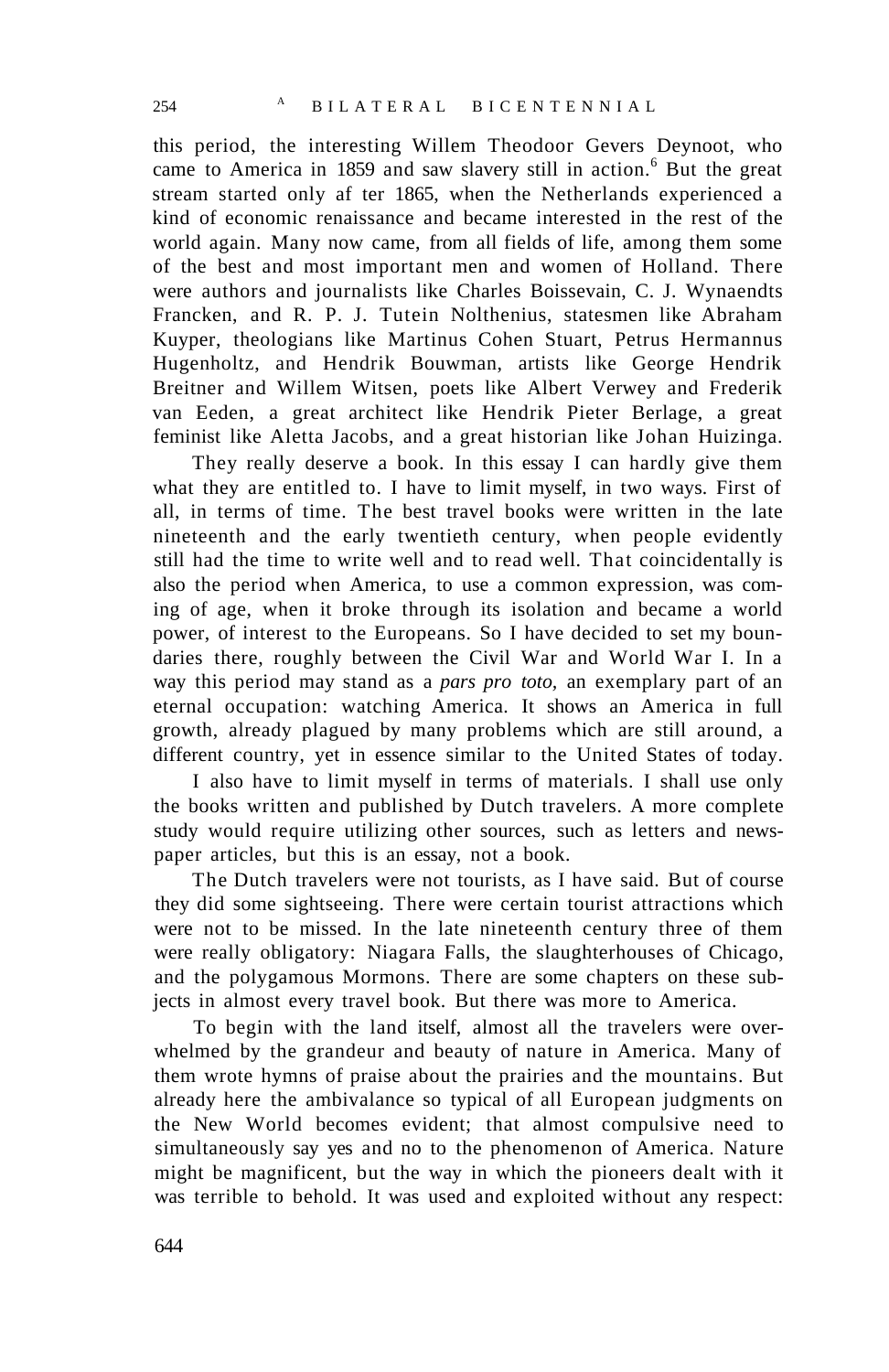Niagara Falls was completely spoiled by advertising, the magnificent woods were cut down, the animals killed without any compassion. "I always speak with respect for the glorious energy, the optimistic courage, the indomitable willpower of the Americans, but I lose part of my respect for them when I see with what wanton fury and reckless barbarism they ravage and destroy what never can be restored," writes Boissevain in 1880. And Tutein Nolthenius repeats that complaint in 1900: "What a pity that the energy flowing from their industry murders nature so recklessly."<sup>7</sup>

These complaints were made in the years when the Americans themselves began to realize what had happened. The books of George Perkins Marsh had already been published and the first National Park founded. Yet the struggle to save nature had only begun, what the Dutch travelers saw at the end of the century was still common reality. The struggle has never ended.

The deeper question was why. What exactly was the cause of so much recklessness? The travelers were not sociologists, the explanations they gave were not theoretical arguments. Key words were used and continually repeated. There is no word that one encounters so often in the reports as the word "energy." The Dutch, careful, cautious observers, coming from a country where everything was done with much deliberation—how John Adams could complain about that Dutch quality!—were deeply impressed by the pace, the mobility, the agitation of American life. They looked at it with a mixture of praise and criticism, ambivalent as ever. Energy meant wealth and progress, but also destruction and brutality and ugliness. Nature was destroyed and with what was it replaced?

Nowhere was energy so frightfully visible as in the great cities. To arrive in New York was already an overwhelming experience. In the Dutch travel reports of around 1900, one can follow the growth of the skyscrapers almost step by step: ten stories, twenty, thirty! There seemed to be no limit to American enterprise. But New York was not the city which became to the Dutch visitors the symbol of American energy. They felt that New York was not America, as Paris is not France, nor Amsterdam, Holland. The heart of the New World was beating, as many travelers testified, in Chicago. The same city which played such a dominant role in the consciousness of the Americans themselves, the "alabaster city . . . undimmed by human tears" of 1893, made a deep impression on the visitors from Holland. "The man who has not visited Chicago has not seen America," Cohen Stuart wrote. In Chicago everything was bigger and faster and dirtier and uglier than in any other place in America. Chicago, as another observer, also a theologian, remarked, embodied the grandeur and the misery of the New World. It was marvelous and terrible. In 1926 Johan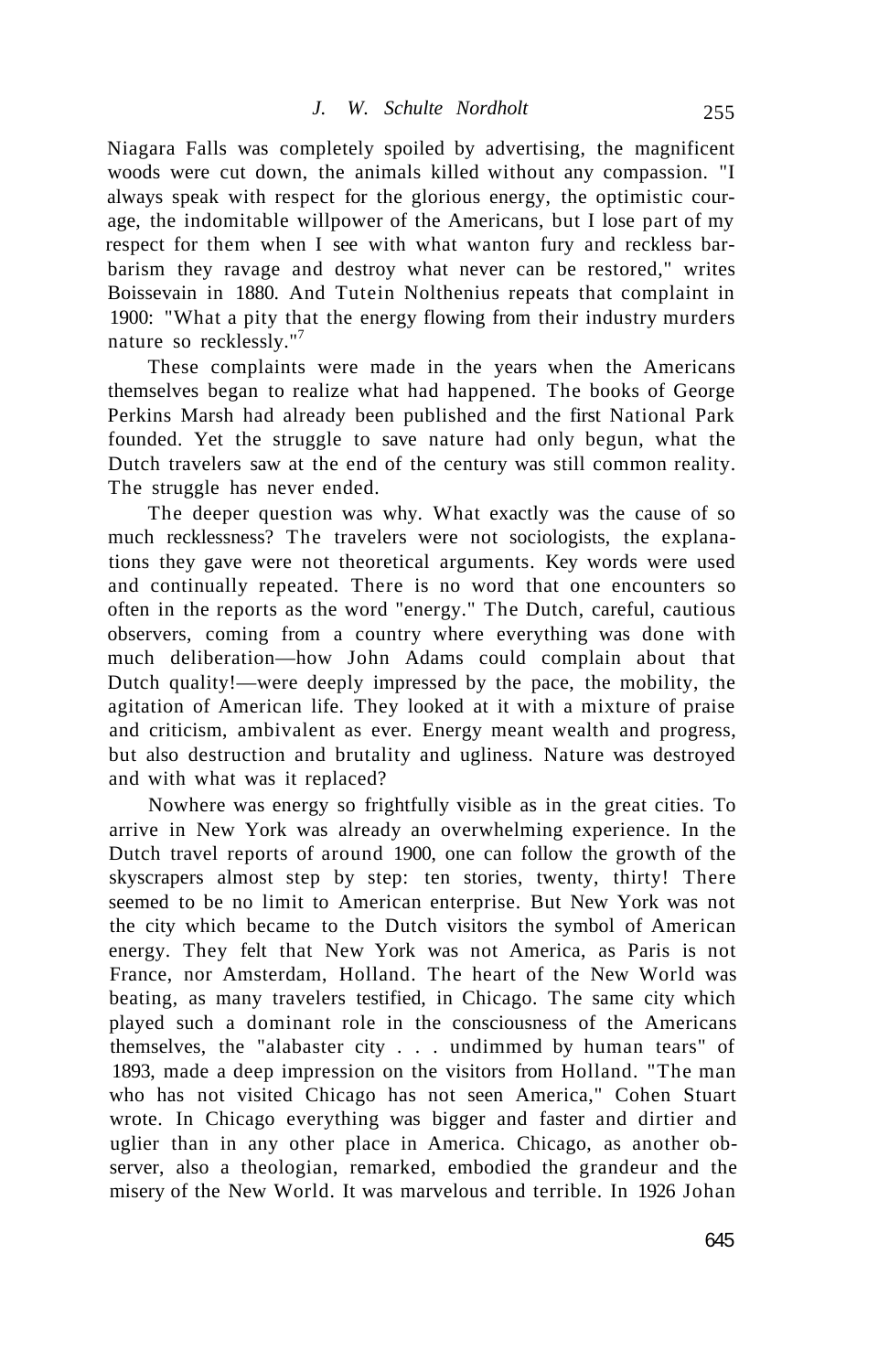Huizinga experienced the same ambivalance; writing one day in his diary: "Now I see that Chicago is an impossible city and a disgrace to humanity. I am almost ashamed to sit here in this good hotel." But some days later: "Even detested Chicago has its magnificent aspects and above all . . . magnificent possibilities for the future."<sup>8</sup>

What was so impressive, so awful about the "Queen of the West" was its undiluted, unashamed dedication to material things, its passionate materialism. It was a kind of materialism that the Dutch visitors did not recognize. They certainly were materialists themselves, but in a different way. Chicago's, America's materialism was careless, reckless even. Americans had a passion to make money, but they did not save it. "One thing I do not understand," wrote the priest van den Eisen, "is that while money has such power here, it is squandered as though it has no value at all." Making money, as another Dutchman observed, seemed to be a kind of game, a sport, a foolish passion, like collecting stamps.<sup>9</sup>

Money made all the difference in society. But everything was changing so fast that the Dutch visitors could not use their traditional distinctions of rank and station. And so we come to another essential question that was put by all travelers: was there more real equality in America than in Holland? Van Hogendorp had been struggling with that problem, he had seen a certain distinction between what he described as "gentlemen" and "persons in lower life," but he had also noticed that in daily intercourse there was much more equality than in Holland. And the cause of this was, he believed, to be found in the character of a country which had no historical tradition.<sup>10</sup>

A hundred years later, in a very different America, the same observations were still made. Of course, one must realize that at that time the Dutch still came from a society with a traditional class structure, recognizable even in dress and behavior. In America they saw how fashionable people and workingmen mixed easily on buses and trains, and did not really differ very much in accent and manners. Both were disliked. The American accent was considered very ugly, as compared with real English. Manners in America were a theme in themselves, not often omitted from the reports. Equality, as the Dutch saw it, meant vulgarity. The society was marked by a complete lack of good manners. Shouting, chewing tobacco, spitting, sitting with legs on the table, were common everywhere. "The Americans I have met till now," wrote Gevers Deynoot in 1859, "I found in general rather rude, uncouth, and not very polite in their manners." That complaint was repeated endlessly, the pioneer spirit evidently had great disadvantages.<sup>11</sup>

But that was only true for men. American equality had given women a much better position than was enjoyed by their sisters in the Old World. All travelers agreed on this point. Some found the Ameri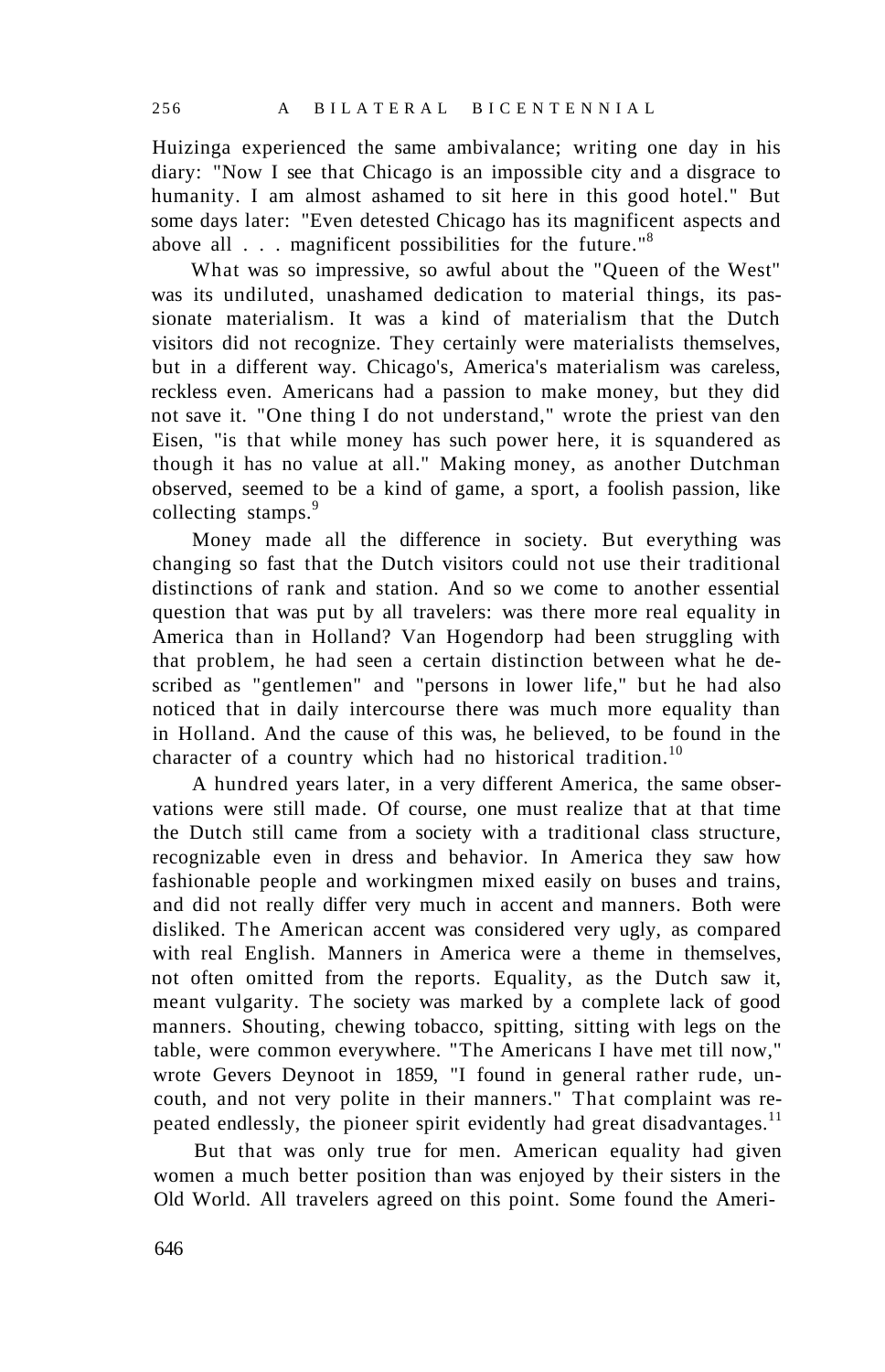can ladies "healthy, supple, well-built, less scrawny than the daughters of Albion, less corpulent than the German women," but others thought them too lean and lank, too loud-voiced.<sup>12</sup> But all admired the role of the American woman in society. Men might be behind, but women were ahead! In society and also at home! Of course, much depended on the point of view of the visitor. The Calvinist Kuyper praised the American housewife. The feminist Aletta Jacobs was impressed by the social status and political activities of women; she made many friends among them, like Jane Addams and Carrie Chapman Catt.<sup>13</sup>

Women were a minority which hardly could be called that. But other minorities were not so lucky. To begin with the most important, the poor, what was their fate in the land of equality? They certainly were a minority, living in the darkness, as Bertolt Brecht has called it, and hence not even seen by most travelers. But a few were not put off by American friends and did penetrate into the slums of the great cities. They were bewildered by the existence of so much misery in a country so prosperous. A Dutch navy officer noted in 1883: "Wealth and luxury of unbelievable proportions are to be seen here, but also poverty and misery beyond our imagination." The Reverend Cohen Stuart, who visited the slums of New York ten years earlier, was extremely upset by what he saw, but he still wanted to believe that the malady of poverty was acute, not chronic. A quarter of a century later Tutein Nolthenius observed how chronic misery still was, and he had an excellent guide, "a Dane," he wrote, "who has long since been established in New York and works as a journalist, dedicating himself to the amelioration of public housing." That must have been Jacob Riis, who knew like no other "how the other half lives."<sup>14</sup>

Just as chronic and miserable seemed the situation of another minority, the blacks. That was a problem which Dutch travelers did not have at home, and hence did not know how to judge. On the one hand they were inclined to moral indignation, but on the other hand they shared, especially in the late nineteenth century, all the prejudices of their age. The result was that they were easily influenced by their white American acquaintances. Such was the case with van Hogendorp, whose fascinating remarks on slavery were mostly derived from his long conversations with Thomas Jefferson. But not completely; he also developed his own vision, prophesying that one day the Negroes would be educated and then would participate in American society.<sup>15</sup>

In general, the opinions of the Dutch travelers on the blacks are nothing but an echo of what they had heard in America. So their judgment was rather mild and optimistic during the Reconstruction period, but in later years it developed into the racism current in the late nineteenth century. A very perceptive witness of the situation of the freedmen in the South is again Cohen Stuart. On his travels in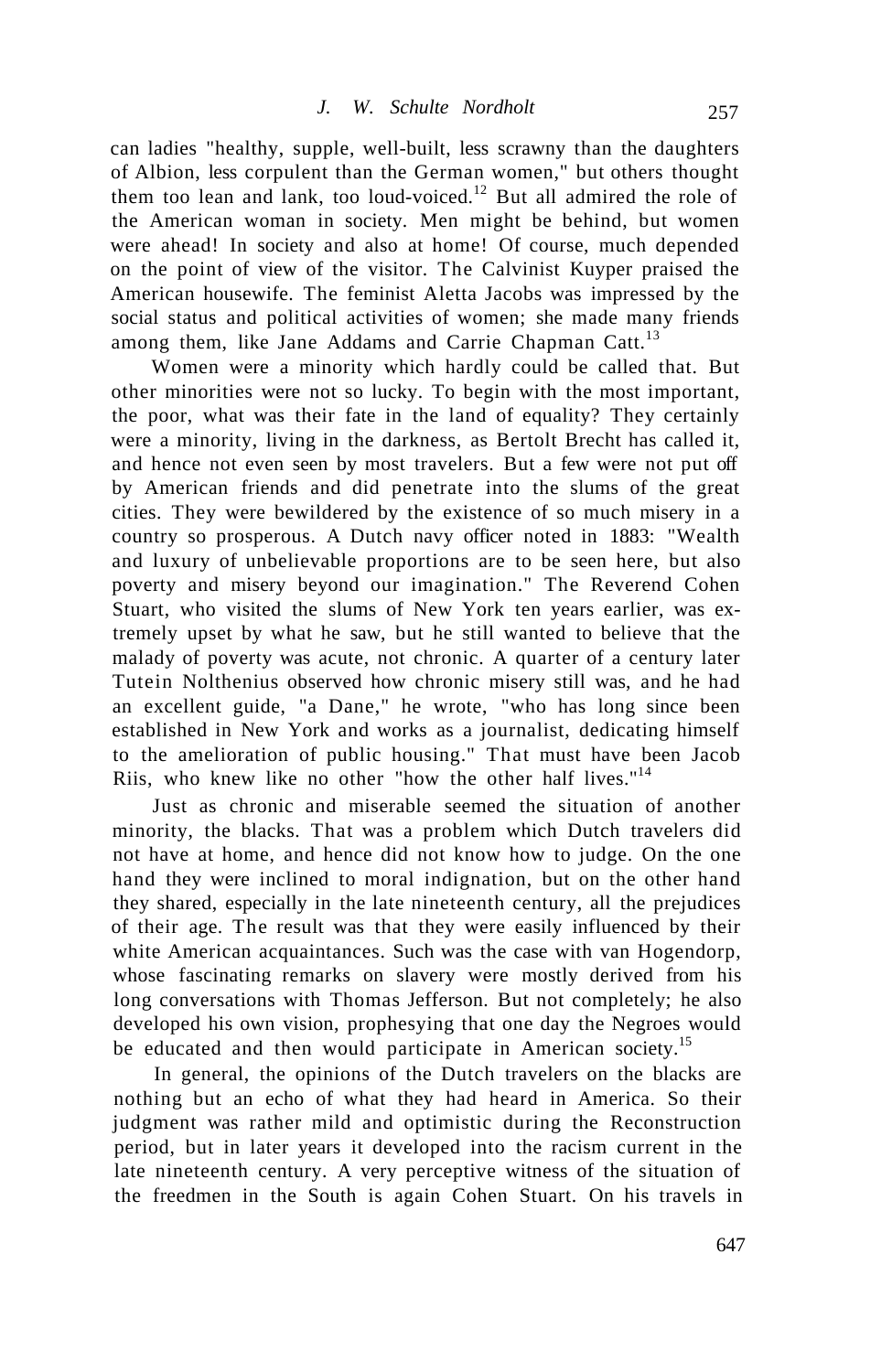



(TOP) A Mississippi Steamboat

(BOTTOM) A Steam Fire Engine in Cincinnati from W. T. Gevers Deynoot, *Aanteekeningen op eene reis door de Vereenigde Staten van Noord Amerika en Canada (Notes made on a journey through the United States of North America and Canda) (The Hague, 1860)*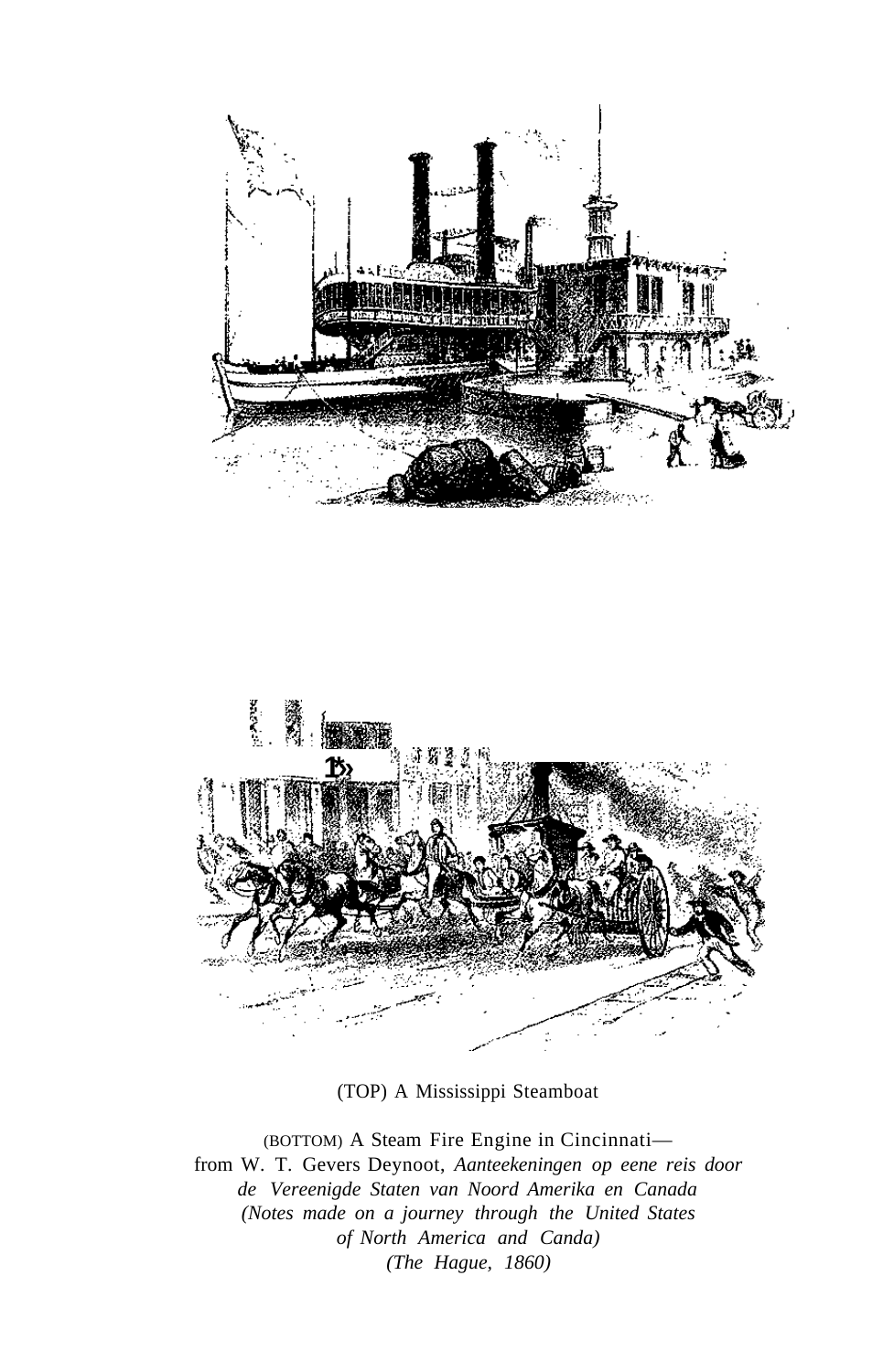1874 he made a special trip to see for himself how the blacks were involved in the operation of democracy. He was bitterly disappointed. When attending a session of the South Carolina legislature he saw the tumult and turbulence in full force. He almost refused to believe what he saw, but he had to, and later on, as he mentions in a footnote, his sad experience was confirmed when he read James Pike's *The Prostrate State.* Nonetheless, he still clung to the belief that all this misery was only the result of the oppression of centuries and not an innate deficiency of the black race. $16$ 

Ten, twenty years later most authors accepted such a deficiency as a matter of course and believed everything that was told them by American friends. Perhaps someday the blacks could be raised from their backwardness, but that had to be done gradually, it would take many, many years to uplift them. Total equality was a chimera. The writer Henriette S. S. Kuyper, who in 1905 followed in the steps of her father, made a trip to the United States, and wrote a book about it, tells the story of her encounter with Booker T. Washington. With her hostess she attended a meeting in New York where both Mark Twain and Booker T. Washington gave a lecture. She was very impressed by the strong personality of the founder of Tuskegee, but on the way home her white friend explained to her that such a man was, of course, a rare and exceptional case. In all blacks, she asserted, there was something of the animal, and it would take at least a hundred years to civilize them. $17$ 

Observations on other minorities are of the same kind. Those who visited California found the Chinese lazy and unreliable. The Indians were "a vanishing race." White American civilization placed its stamp on the visitors. A society of such energy could not allow atavisms, weaknesses, remainders of the past. It was, or at least it considered itself, a superior society. All visitors were confronted with the bragging and the chauvinism of the Americans. But the perceptive observer sometimes noticed that there was much insecurity behind the loudness, as if people were overstraining their voices. Gevers Deynoot remarked: "They mostly consider America the first country of the world, in liberty, in progress, and even in knowledge, and yet they cannot get rid of a certain feeling of respect for Europe." Others confirmed this, the "ridiculous chauvinism" was probably an expression of doubt. Yet many visitors were irritated by it: "There is here a spirit of conceit that fancies to be able to do everything, to be far above other nations, and to acknowledge no limits to the realization of the wildest fantasies," Kuyper wrote. That was, he believed, especially the case in the great cities, where American jingoism (Kuyper came in 1898!) was rampant. $18$ 

In connection with the loudness and gaudiness of American so-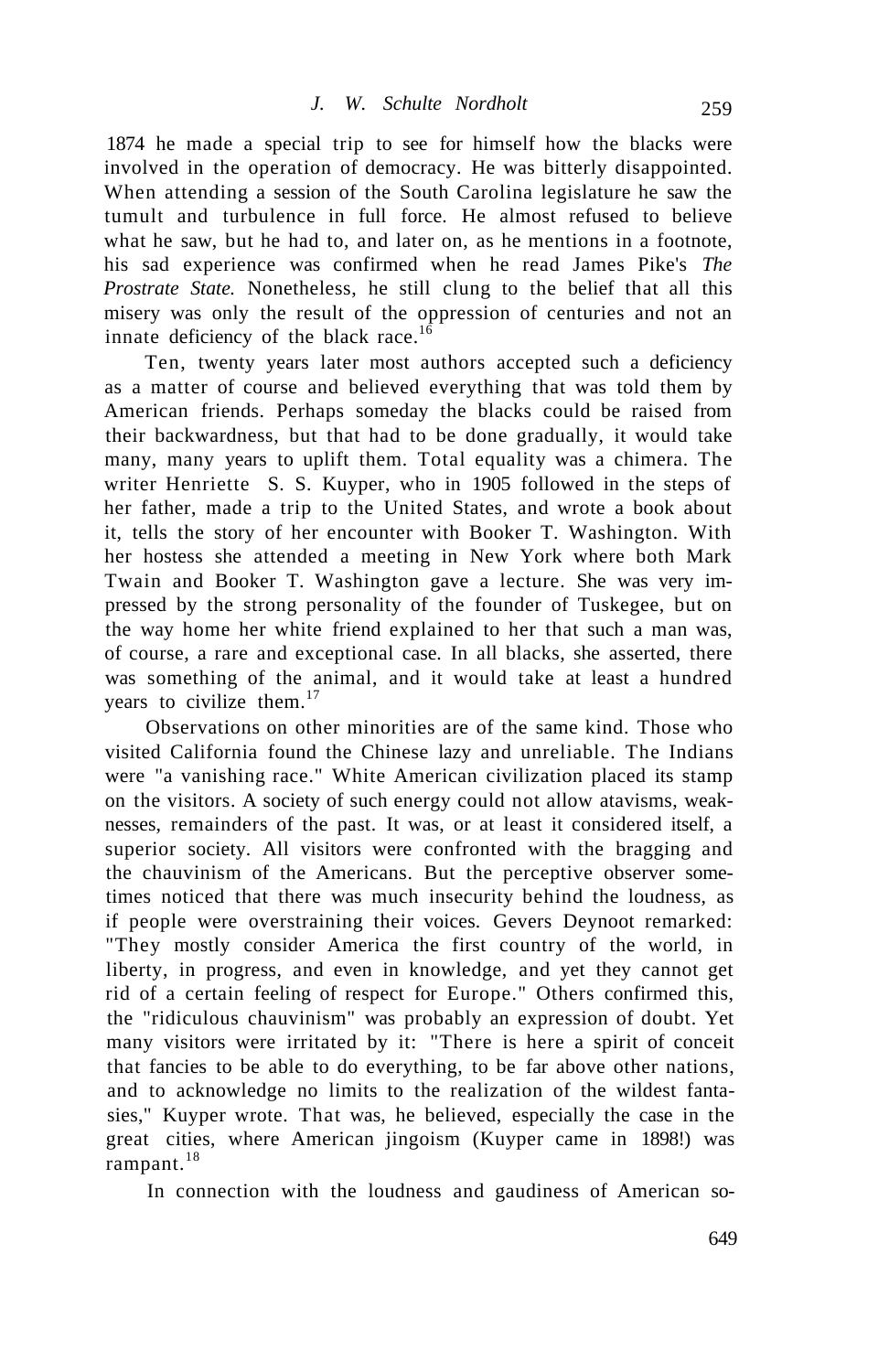ciety, we come to another eternal question, posed by all travelers. America might be the country o£ progress and technical wonders, but did it have any real culture? Where was the art of America, where was that finer civilization that was so characteristic of the Old World? Van Mourik Broekman, a liberal theologian who for a few years (1910-13) worked in the library at Berkeley, showed all the typical European condescension when he wrote: "If I begin to speak of civilization and go on to speak of American civilization, I believe that those acquainted with American life will hardly be able to suppress a smile. . . . For those two words in conjunction grate on each other and give forth a jarring sound. American civilization! The greater the civilization, the less American it will be!" $19$ 

So much for European conceit! America might be ahead in practical matters, it was still far behind in the essentials of life. It was too energetic to reflect on real values, too much involved in material things to have higher aspirations. It had only a future, no past, and there could be no culture without tradition. Considerations like these were of course very common in nineteenth-century Europe, perhaps they still are. In the famous adage of Louis Agassiz: "Europe thinks, America acts." We cannot repeat here those fascinating but rather theoretical discussions. But we find them reflected often in the books of the travelers.

They were, in general, very much interested in culture. And culture meant for them, as for most people, first of all what was recognizable. So they admired the neo-Gothic and neo-Baroque, St. Patrick's Cathedral on Fifth Avenue and the City Hall of Philadelphia, and many other churches and buildings. But at the end of the century some of them were impressed by new developments. Richardson's Trinity Church was esteemed, but most travelers shrank back from more advanced architecture.<sup>20</sup> The skyscrapers were recognized as an expression of energy, not of beauty. It required a connoisseur, the great Dutch architect Hendrik Pieter Berlage, to give a proper evaluation of the work of architects like Louis Sullivan and Walter B. Griffin, both of whom he met personally, and of Frank Lloyd Wright, whom he admired greatly. Even his standards were European, the skyline of New York reminded him of the towers of San Gimignano in Tuscany. But America's architecture was good because it was rooted in everyday life and no longer determined by religious and aesthetic traditions. $21$ 

In other forms of art we see the same approach. Most travelers like what is traditional and recognizable, but some appreciate what is new. In literature Longfellow was considered the great giant, and also a kind of tourist attraction. Several travelers visited him in his stately house in Cambridge.<sup>22</sup> Yet even before 1900 some Dutchmen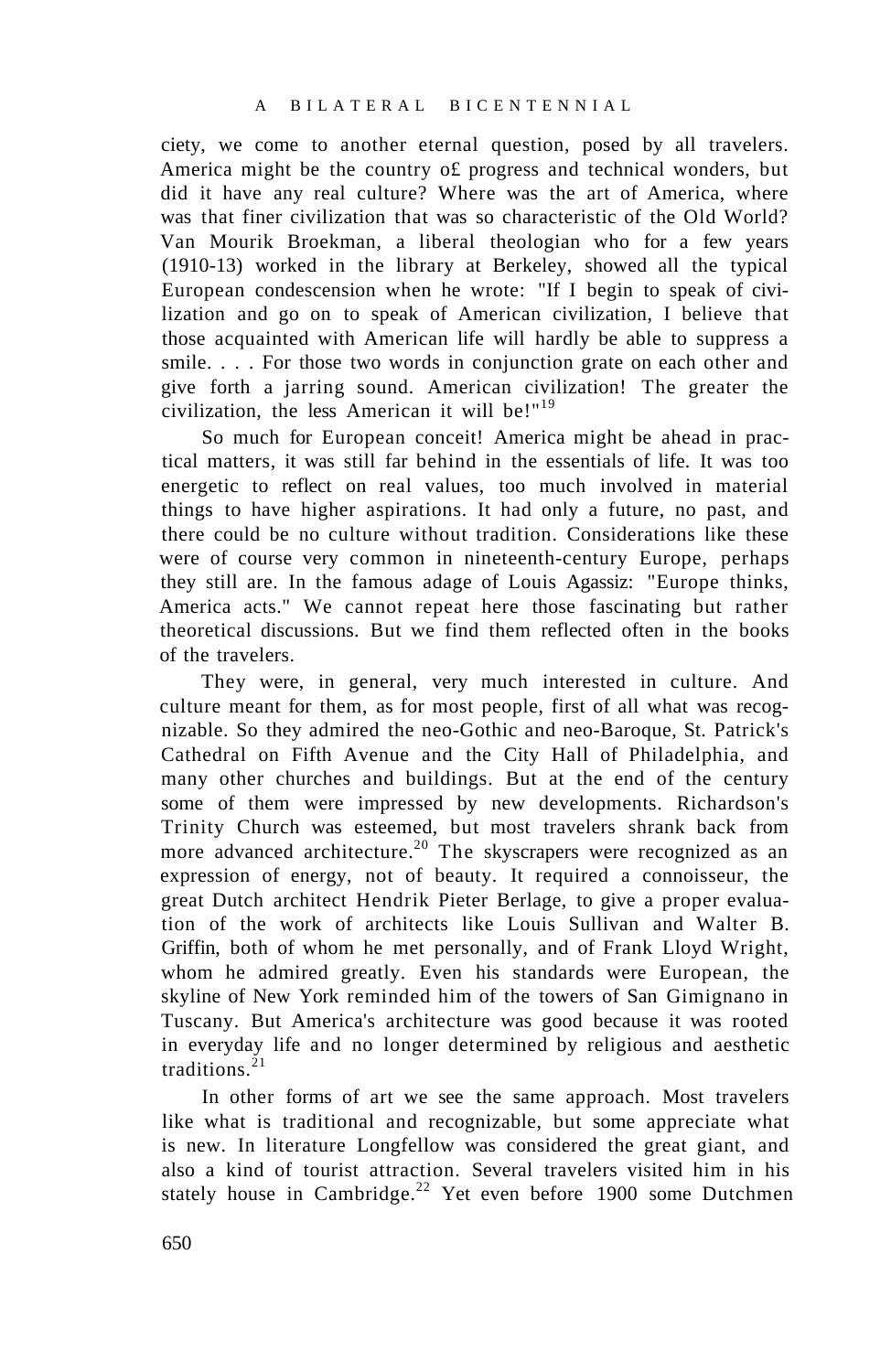got a taste for Walt Whitman. The first translation of his *Leaves of Grass* appeared in 1891. Whitman expressed what to the Dutch was the most striking aspect of America: its energy. It is fascinating to see how well he was understood and esteemed by a typical European spirit such as Huizinga, who admired him as the mythical representative of the true America. $23$ 

One of the most curious phenomena of American society was, to the Dutch travelers, the religion that was so ubiquitous. Curious, because it was so different from what they were accustomed to in their own very religious country. Many of the Dutch visitors were clergymen who came to visit their coreligionists in Michigan, Iowa, and Wisconsin. Their books are an interesting source on American religious conditions. They contain reports on services and social activities; sometimes they copy almost complete sermons by popular preachers like Henry Ward Beecher, Thomas de Witt Talmage, Robert Collyer, and the like. It depended, of course, on the personal background of the reporter how positive or negative his judgment was. In general, there was praise for the common sense and straightforwardness of the American religious approach. Dutch travelers were amazed that the preachers did not have a special pulpit voice or language, but talked as they did in daily life. But there was much criticism of the shallowness and superficiality of religious life, the lack of dogmatic depth. Religion, as one observer had it, was not a belief but an act, not a principle but an effect. Sermons, another added, were like butterflies. $24$ 

Here again there is the typical ambivalance: admiration mixed with mistrust, the new balanced against the old and found wanting.

There is in every traveler to the New World something of the ambivalence so tersely expressed in a line by the Dutch poet Martinus Nijhoff about a man who sees that, in spite of what he fears, it happens as he wants. But what exactly it is that he fears and wants he does not know. That is the problem of all travel books. America is too big to comprehend, and the result is that yes and no always go together. The traveler always looks for a Standard of comparison, always tries to find something recognizable. For the Dutch, who had their share in the making of America, this meant in the first place that they were on a quest for historical relationships. The chauvinists among them were rewarded. More than any other nation, Kuyper wrote, the Dutch have contributed to the American society and constitution. The American, Tutein Nolthenius asserted, resembles the Dutch more than anybody else; both nations are democratic melting pots. The Dutch, Knobel believed, are the brothers of the Americans, the British are only their cousins. The stamp of the Netherlands was deeply imprinted in the American character. That was told to Kuyper's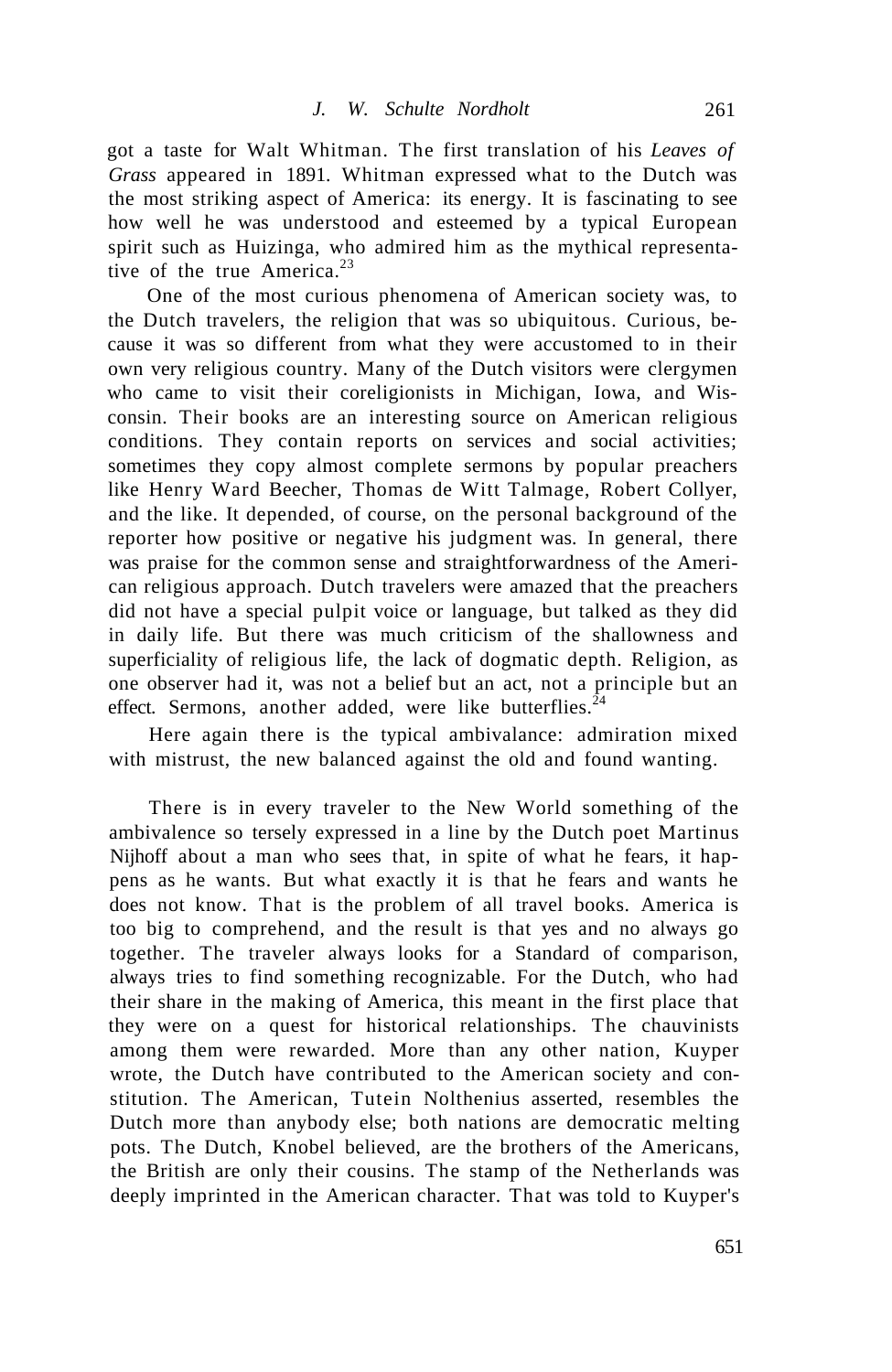daughter by all the friends of Holland she met in the States: William Elliot Griffis, Caroline Atwater Mason, Edward Bok, and especially Hendrik Willem van Loon.<sup>25</sup>

Travelers always found what they were looking for. That is a general truth about America. What Friedrich Schlegel remarked about the longing to visit Greece—namely, that everybody found there what he was looking for, especially himself—is just as true about America. As E. M. Forster wrote: America is like life itself, "you can usually find in it what you look for."<sup>26</sup> Dutch travelers experienced the same. The liberal politician Charles Boissevain applauded the liberal character of America (angrily excluding the tariffs); the Christian Kuyper had great praise for the Christian character of American public life.<sup>27</sup>

But essentially such recognition could not do justice to the complicated reality of America. The United States was neither the liberal nation of Boissevain nor Kuyper's Christian state, but a new, a different reality. And happily the Dutch travelers did not in general remain stuck with their domestic recognitions. Happily there was in them still much of the old spirit of openness and curiosity which had distinguished the discoverers of past centuries. Happily they did not degenerate into tourists.

But all the stronger was their ambivalence toward the New World. The old discussion about the advantages and disadvantages of the past, about the contrast between old and new, experience and innocence, corruption and naïveté, was eagerly carried on in the travel books. America had the future and hence it excelled in everything practical, it was full of energy and force. But because of that it lacked depth, spiritual wealth. The whole country, even the landscape, had, according to Huizinga, "something artless, without consequence, without depth, as if it had one dimension less."<sup>28</sup> The Americans were too mobile to mature. In short, they were children. That was the eternal epithet used by all Europeans. lts roots may go back, I would suggest, to the quasi-scientific theories of Buffon. Since the late eighteenth century it was used by most travelers, from van Hogendorp on.<sup>29</sup>

America was reviled and extolled, in endless ambiguity. It was the country where civilization would be completed. Several travelers repeated the famous myth, classically formulated by Bishop Berkeley, about the westward course of empire. At the same time America was the country that was never finished, a world in being. $30$ 

It was too big to comprehend with whatever generalization. The final metaphor on America sometimes encountered is that it was like life itself. Everybody could recognize part of it, nobody the whole. It was too vital, too overwhelming.

The Dutch, coming, as was said before, from their small, overorganized country, were perhaps in the best position to recognize that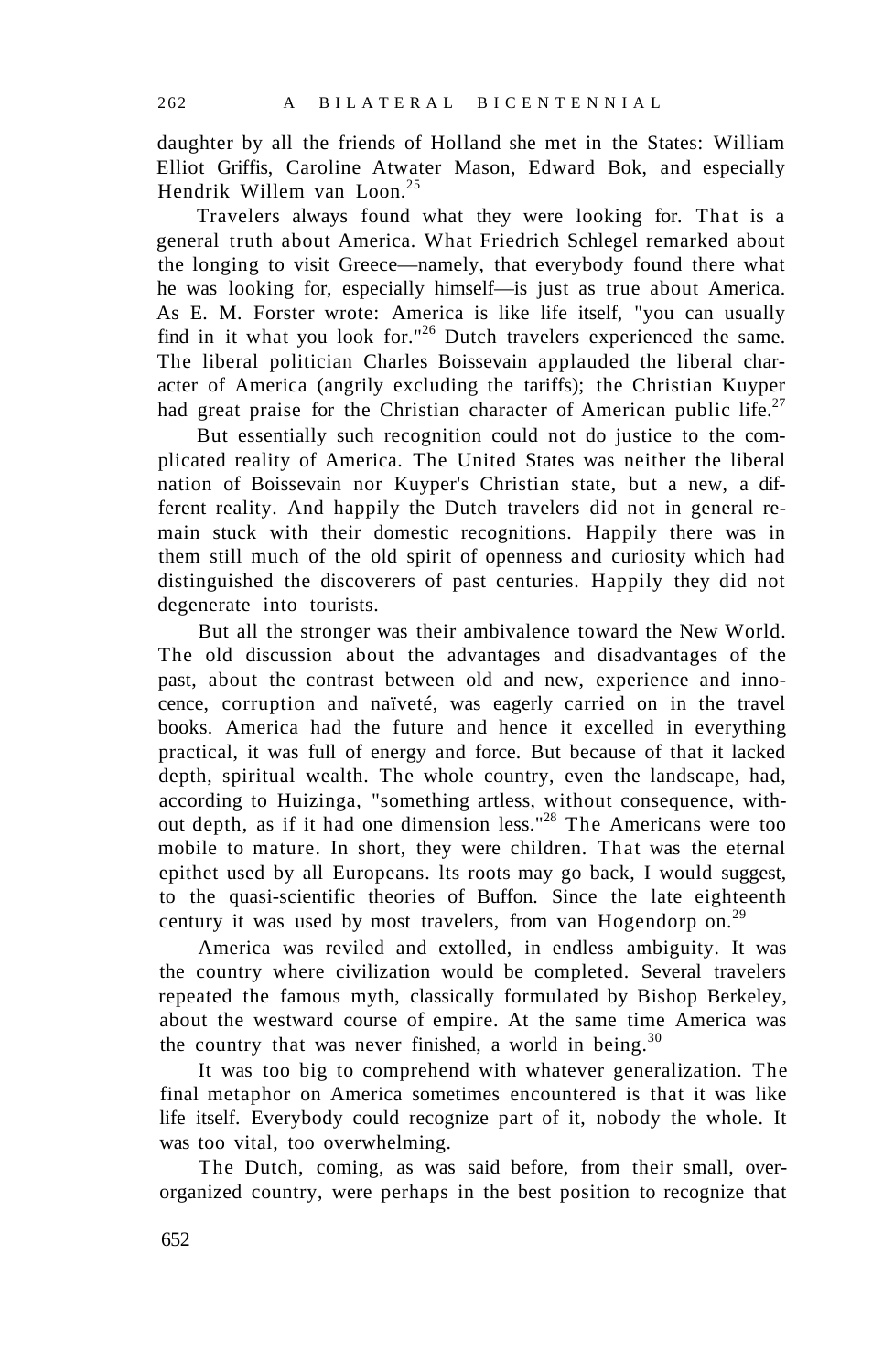element of vitality in American society. It permeated all their writings. It still does. The interesting fact is that whatever may have changed in our relations with the New World in the past hundred years, that energy is still to us the most essential quality of the United States, for better and for worse. The excellent travel books of the past have now, alas, been replaced by hasty journalistic reports, by telegrams and television reels. But from time to time some perceptive things are still written about America, and they still contain the same bewildered *No* and the same emphatic *Yes*. The same ambivalence is expressed in a very recent interview with the author Inez van Dullemen, who has written some excellent books on her travels in the United States. Allow me to conclude with some of her remarks; they are a condensation of everything I have been trying to say on the subject. The interviewer asked her whether she still had sympathy for America, after all that had happened: Vietnam, Watergate, etc. And then it continues: "She is familiar with this question, and she answers with a kind of apology: 'I am still fond of America. .. . I still want to break a lance for America. There are always counter-movements, counter-currents there. . . . It is a jungle full of dangers, but also full of flowers, with magnificent highlights. Very foolish things can happen—but when I compare the Netherlands to it! Why, it is like a little park, trim and neat, and well cared for, more friendly, and so much more dead.' "31

## N o T E s

- 1 Charles Boissevain, *Van 't Noorden naar 't Zuiden, Schetsen en Indrukken van de Vereenigde Staten van Noord-Amerika* (2 vols.; Haarlem, 1881- 82), II, 111-12; C. J. Wijnaendts Francken, *Door Amerika, Reisschetsen, Indrukken en Studiën* (Haarlem, 1892), pp. 69-70; H. Bouwman, *Amerika, Schetsen en Herinneringen* (Kampen, 1912), pp. 162-63; A. de Swaan, *Amerika in Termijnen. Een Ademloos Verslag uit de USA*  (Amsterdam, 1967), p. g.
- 2 J. W. Schulte Nordholt, "The Civil War Letters of the Dutch Ambassador," *Journal of the Illinois State Historical Society,* LIV, No. 4 (Winter 1961), 341-73.
- 3 There are many book on Dutch immigration. The best recent survey of the subject is by Robert P. Swierenga, "Dutch," in S. Thernstrom et al., eds., *Harvard Encyclopedia of American Ethnic Groups* (Cambridge, Mass., 1980), pp. 284-95.
- 4 On the French there is no general book, but an excellent introduction in the bibliography by F. Monaghan, *French Travellers in the United States 1765-1932* (New York, 1933). On the British the literature is endless; I mention only a recent book which covers the same period as this paper: Richard L. Rapson, *Britons View America, Travel Commentary, 1860-1935* (Seattle and London, 1971), with an excellent bibliography.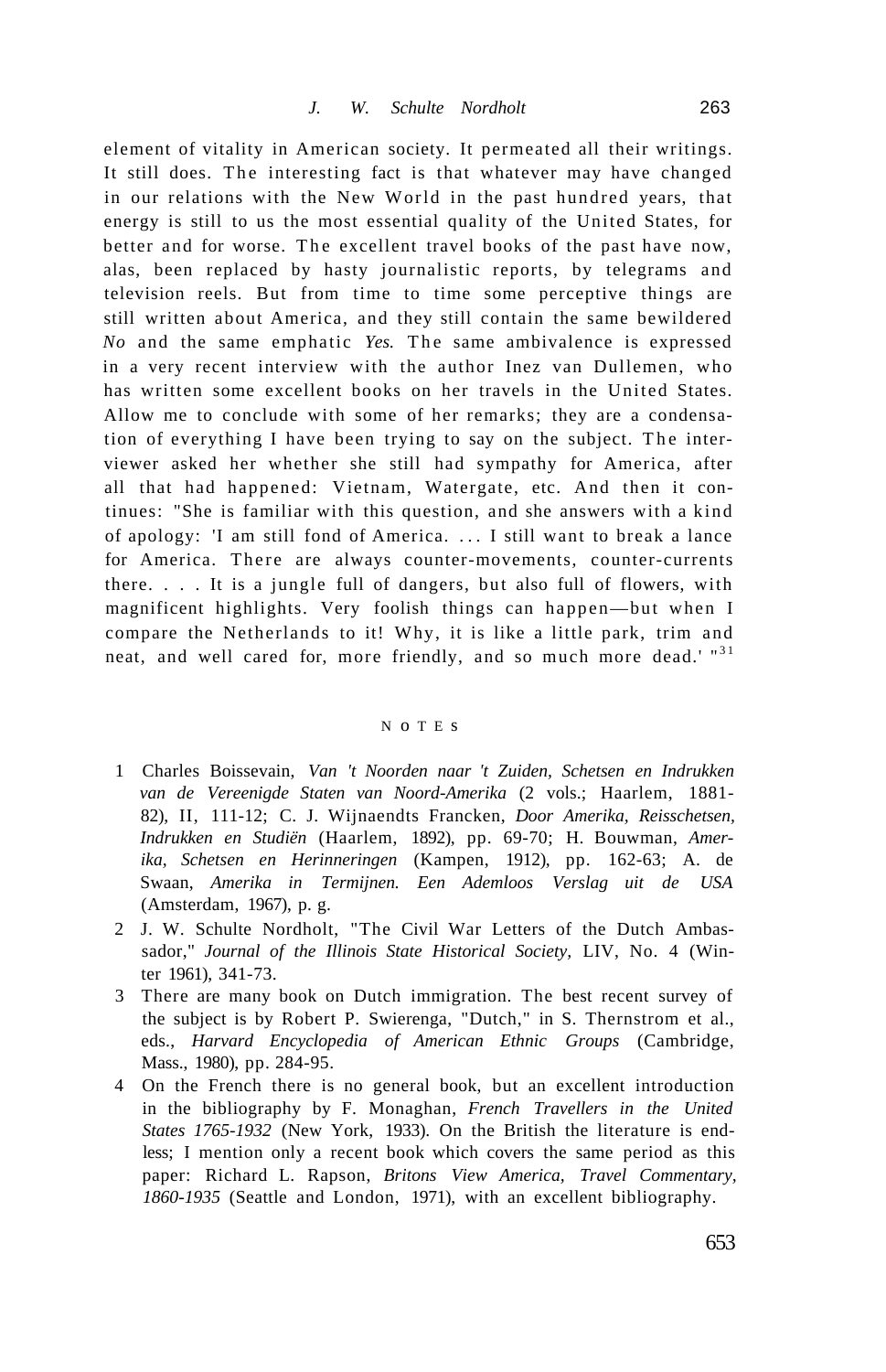- 5 J. W. Schulte Nordholt, "Gijsbert Karel van Hogendorp in America, 1783-1784," *Acta Historiae Neerlandicae,* X (1978), 117-42.
- 6 W. T. Gevers Deynoot, *Aanteekeningen op eene Reis door de Vereenigde Staten van Noord Amerika en Canada* (The Hague, 1860); on the author, Lenting, *Levensbericht van Jhr. Mr. Willem Theodoor Gevers Deynoot* (Leiden, 1880).
- 7 Boissevain, Schetsen, I, 77; R. P. J. Tutein Nolthenius, *Nieuwe Wereld, Indrukken en Aanteekeningen tijdens eene Reis door de Vereenigde Staten van Noord-Amerika* (Haarlem, 1900), p. 253; Hendrik P. N. Muller, *Door het Land van Columbus een Reisverhaal* (Haarlem, 1905), p. 141.
- 8 M. Cohen Stuart, *Zes Maanden in Amerika* (2 vols.; Haarlem, 1875), I, 331; Bouwman, *Amerika,* pp. 74-93; Boissevain, *Schetsen,* II, 7-58; Tutein Nolthenius, *Nieuwe Wereld,* pp. 121-33; A. Oppenheim, *Vijf Weken in Amerika, Indrukken van het Land, zijn Bewoners, zijn Spoorwegen enz.* (Rotterdam, n.d.), p. 58; F. M. Knobel, *Dwars door het Land van Roosevelt* (Amsterdam, 1906), p. 28; Leonard Huizinga, *Herinneringen van aan mijn Vader* (The Hague, (1963), pp. 166, 171.
- 9 G. van den Elsen, *Twintig Brieven uit Amerika* (Helmond, n.d., 1907), p. 15; Cohen Stuart, *Zes Maanden,* I, 143; M. C. Mourik Broekman, *De Yankee in Denken en Doen, Karakterteekening van het Amerikaansche Leven* (Haarlem, 1914), pp. 1-2, R. H. Rijkens, *Licht en Schaduwbeelden uit het Amerikaansche Leven* (The Hague, 1907), pp. 264, 268; Bouwman, *Amerika,* p. 49.
- 10 *Brieven en Gedenkschriften van Gijsbert Karel van Hogendorp,* ed. F. and H. van Hogendorp (7 vols.; The Hague, 1866-1903), I, 284-85.
- 11 Gevers Deynoot, *Aanteekeningen,* pp. 65-68, 125; Mourik Broekman, *De Yankee,* pp. 22-23; J- de Brauw, *Herinneringen eener Reize naar Nieuw-York, Gedaan in de Jaren 18} 1 en 18)2* (Leiden, 1833), p. 70; G. Verschuur, *Door Amerika, Reisherinneringen* (Amsterdam, 1877), pp. 93, 98, 102-3.
- 12 Muller, *Land van Columbus,* pp. 6-7; de Brauw, *Herinneringen,* p. 84.
- 13 Aletta Jacobs and C. V. Gerritsen, *Brieven uit en over Amerika* (Amsterdam, 1906), pp. 122-27; cf. Aletta Jacobs, *Herinneringen* (Amsterdam, 1924), 243-46 and *passim; Knobel, Land van Roosevelt,* pp. 17-19; Rijkens, *Licht,* pp. 134-36, Wijnaendts Francken, *Door Amerika,* p. 250; W. A. Kok, *Amerika Bekeken door mijne Bril. Beschreven in een paar intieme Brieven* (Rotterdam, 1882), p. 44; Tutein Nolthenius, *Nieuwe Wereld,* p. 191.
- 14 Kok, *Amerika,* pp. 64-65, Tutein Nolthenius, *Nieuwe Wereld,* p. 45; Mourik Broekman, *De Yankee,* pp. 8-9, 18-21.
- 15 *Brieven van Hogendorp,* I, 313, 333; Archief van Hogendorp, no. 54-n, in Algemeen Rijksarchief, The Hague.
- 16 Cohen Stuart, *Zes Maanden,* II, 288-300; cf. on Pike the revealing book by R. F. Durden, *James Shepherd Pike, Republicanism and the American Negro, 1850-1882* (Durham, N.C., 1957).
- 17 H. S. S. Kuyper, *Een half Jaar in Amerika* (Rotterdam, 1907), pp. 360-